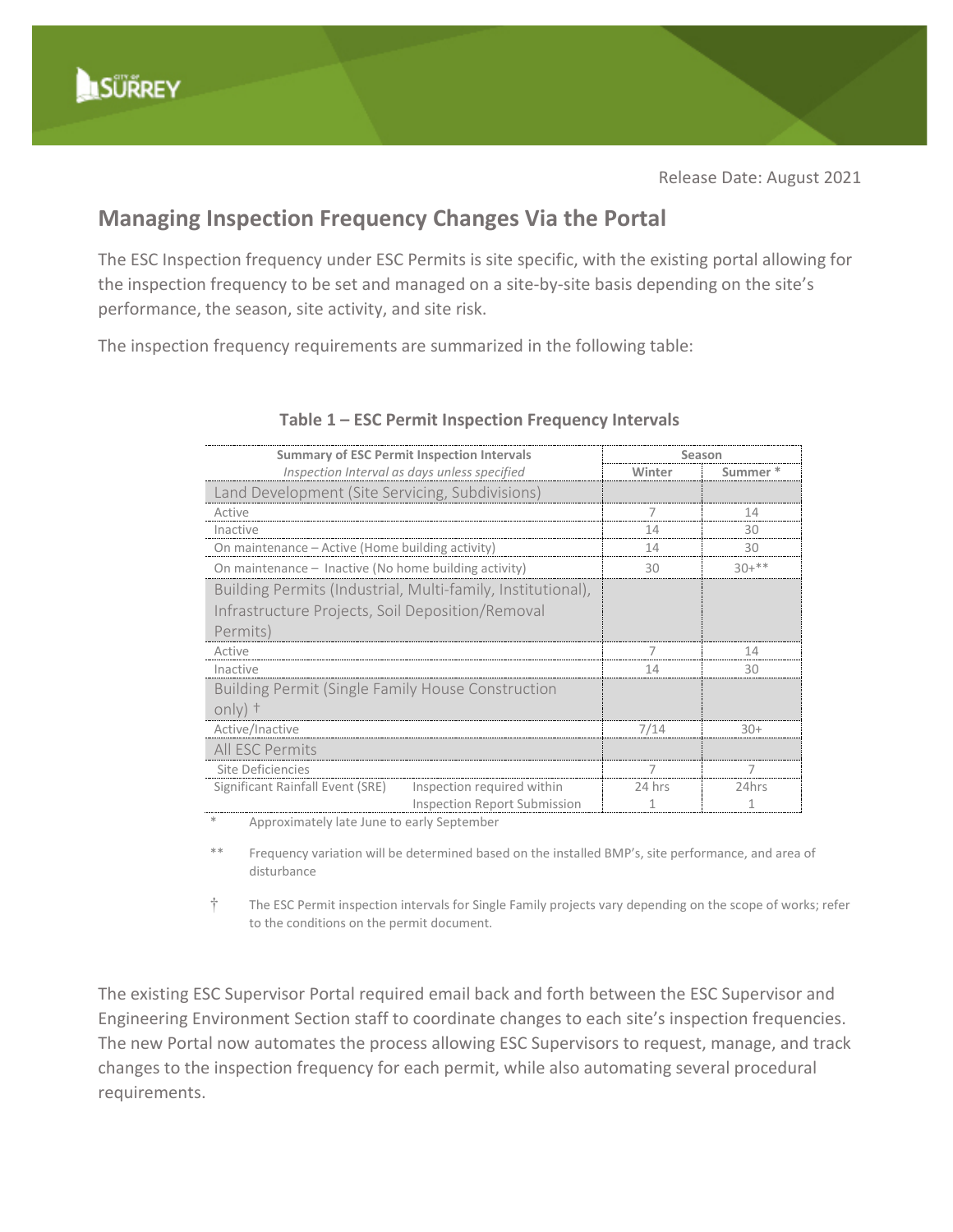

This feature will be accessed via the Permit Details page as shown below.

| <b>Permit Details</b>                                                                                                                                              |                                                                                                                                                         |
|--------------------------------------------------------------------------------------------------------------------------------------------------------------------|---------------------------------------------------------------------------------------------------------------------------------------------------------|
| <b>Status</b><br>Permit Closure Requested<br>Aug 3, 2021<br><b>Inspection Frequency Change Accepted</b><br>Apr 18, 2018<br><b>Inspection Started</b><br>+View More | <b>ESC Supervisor Report</b><br>13615 Fraser Hwy<br>Address<br>ESC Permit No.<br>4518-0055<br>File/Reference No.<br>9614-B<br><b>ESC Plan</b><br>View   |
| <b>Performance Summary</b>                                                                                                                                         | Treatment Systems, Ponds, and Wheel Wash<br>Submit info and review treatment systems,<br>ponds and wheel wash.<br>+ Expand All<br><b>Manage Systems</b> |
| Inspections<br><b>NTU &amp; TSS Readings</b>                                                                                                                       | <b>Change Inspection Frequency</b><br>Change the inspection frequency for<br>different site statuses.                                                   |
| <b>BMP</b> Violations                                                                                                                                              | Current inspection frequency<br>Inactive - 14 days<br><b>Change Inspection Frequency</b>                                                                |
| <b>Report History</b>                                                                                                                                              | <b>Retract Services</b>                                                                                                                                 |
| Dandina Primarant                                                                                                                                                  | Matiful Chiu if the nermit is not hains                                                                                                                 |

**Permit Details – Change Inspection Frequency feature**

When the ESC Supervisor makes the request to change the inspection frequency, the system will first validate that the last inspection report doesn't have any non-compliance concerns. Next the ESC Supervisor will be given the option to request either a schedule change based on the 'site status' or to request a non-standard frequency; see the screen shot on the next page.

The screen will then clarify to the user what the existing and proposed inspection interval will be to clarify the interval change, also highlighted below. "If, as a result of the change, the frequency is increased, such as going from inactive (14-day interval) to Active (7-day interval), the system will automatically update the inspection schedule and send out a notification to the primary contacts on the ESC Permit to notify them of the status change.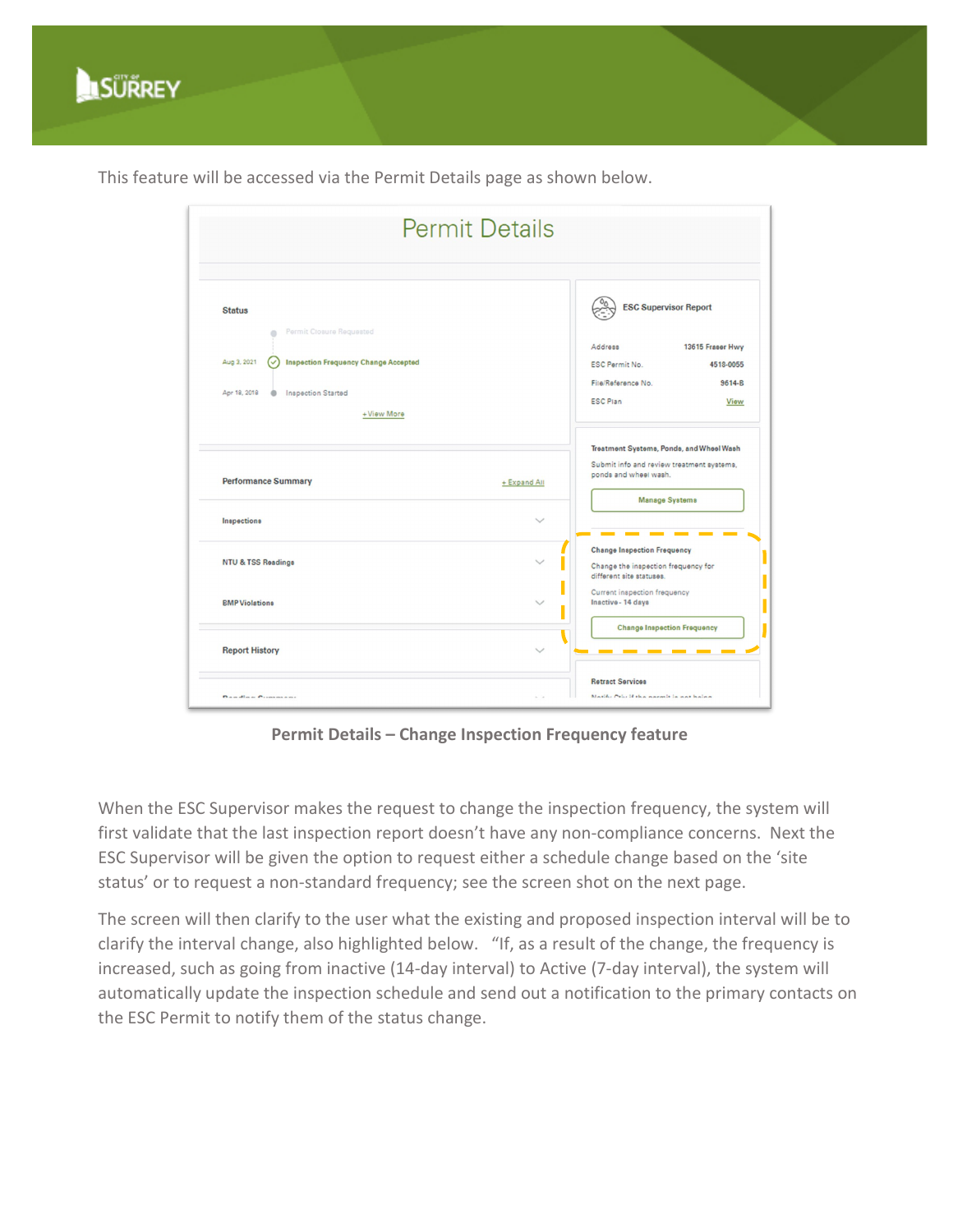

| <b>Change Inspection Frequency</b>                             |                                                                                   |  |
|----------------------------------------------------------------|-----------------------------------------------------------------------------------|--|
| manual before proceeding.                                      | Before requesting changes to the Inspection Schedule, please review the SR Portal |  |
| <b>Current Site Status</b><br>Non-Standard Frequency - 30 days | $\sim$ 100 $\sim$ 100 $\sim$ 100 $\sim$                                           |  |
| Change site status                                             | Select how you'd like to change the inspection frequency:                         |  |
| Select site status                                             | Request non-standard frequency<br>--------------                                  |  |
|                                                                | Inactive (Inspection interval- 14 days)                                           |  |
|                                                                | Enter reason for for changing the inspection frequency                            |  |
|                                                                | T                                                                                 |  |
| Reason for request                                             | Max 10000 characters.                                                             |  |

**Inspection Change Request** 

Should the request result in a decrease in the inspection frequency, with a longer duration between inspections, the ESC Supervisor will be prompted to provide additional information to demonstrate that the site conditions are conducive to less oversight to meet the permit's requirements.

This request will require the submission of a *Change Inspection Frequency form*, with a narrative/assessment of the site's merits supporting the relaxation in the inspection frequency, and the submission of site photos – see the screen shot on the next page. Once submitted, the system will flag the request for Engineering Environment Staff to review.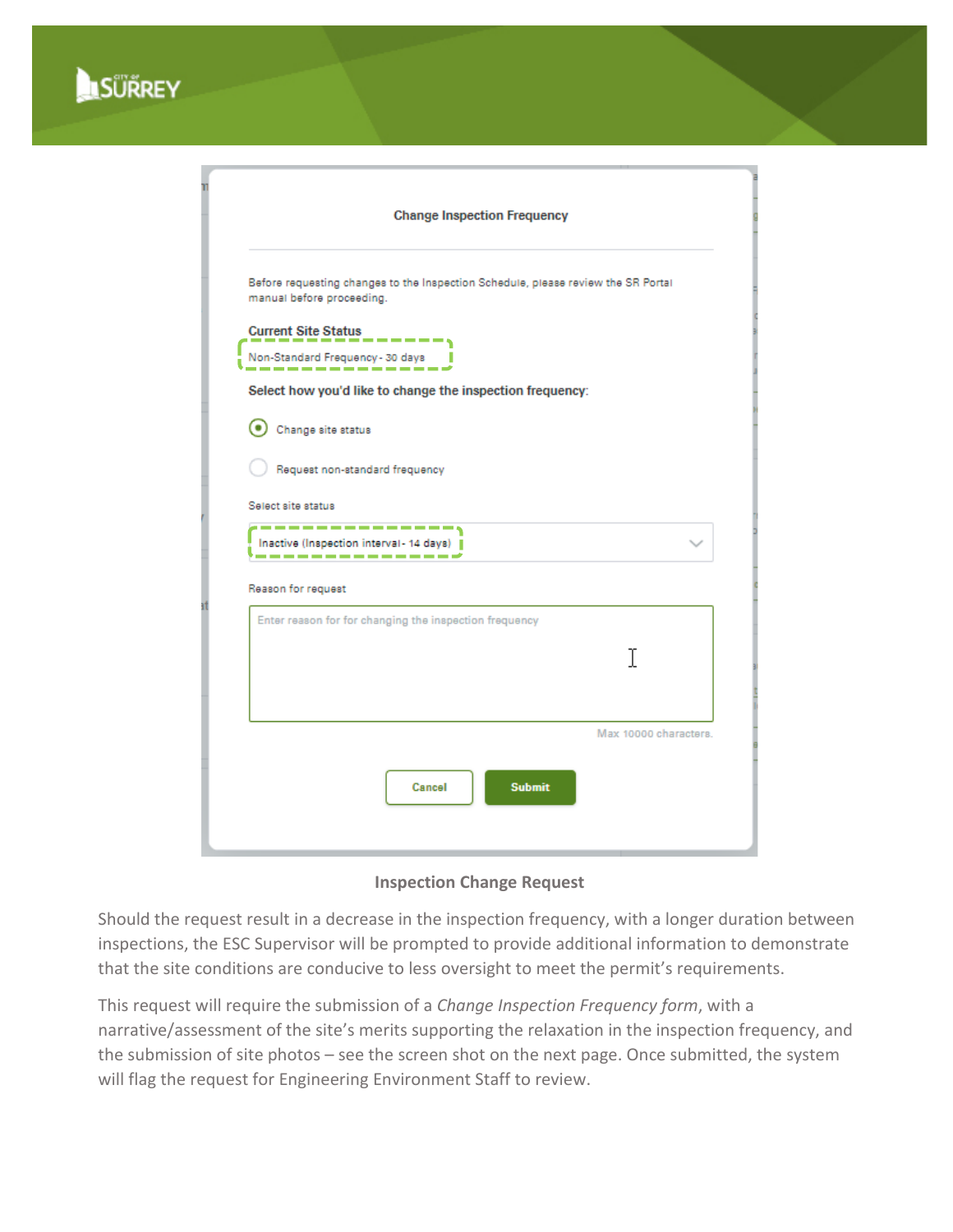



**Inspection Frequency Change (reduction)**